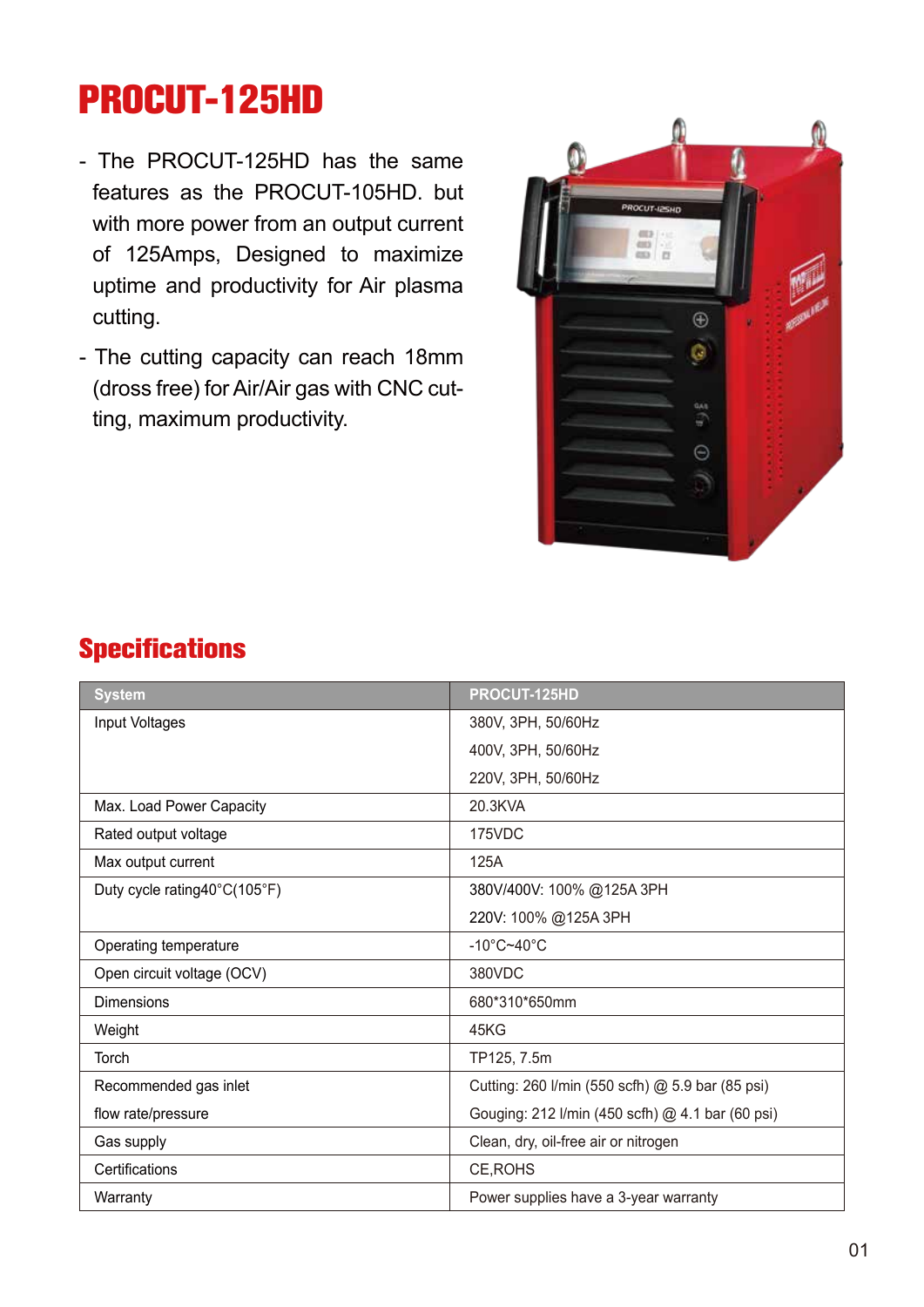# **Excellent Cutting Performance**

#### **- Maximum productivity:**

The system offers a 100% duty cycle, can be quickly cut less than 20mm mild steel,and 25mm(1'') CNC pierce capability, and fast gouging metal removal.

#### **- Long life consumables:**

Reduce costs with long consumables life and more up time.

#### **- More reliability and stability:**

Designed with 100% duty cycle for the most demanding production environments.

Designed and tested as the TOPWELL PROCUT series product for superior reliability in the most demanding cutting environments.

**- Economic:** 

Low maintenance for maximum uptime.



# **Cutting Capacity (Carbon Steel)**

| <b>Capacity</b>          | <b>Thickness</b> | <b>Cut speed</b> |
|--------------------------|------------------|------------------|
| Dross free(CNC)          | 18 <sub>mm</sub> | 1000mm/min       |
| Pierce*                  | 25 <sub>mm</sub> |                  |
| Cut angle(ISO9013)       | Range 2          |                  |
| Severance (Hand cutting) | 60 <sub>mm</sub> | 125mm/min        |

\*Pierce rating for handheld or with CNC torch height control

| Gouge capacity | <b>Removal rate</b> | <b>Groove profile</b> |  |
|----------------|---------------------|-----------------------|--|
| Plasma gouging |                     |                       |  |
| Typical gouge  | $9.8$ kg/h          | $6.4$ mm Dx 7.4mm W   |  |